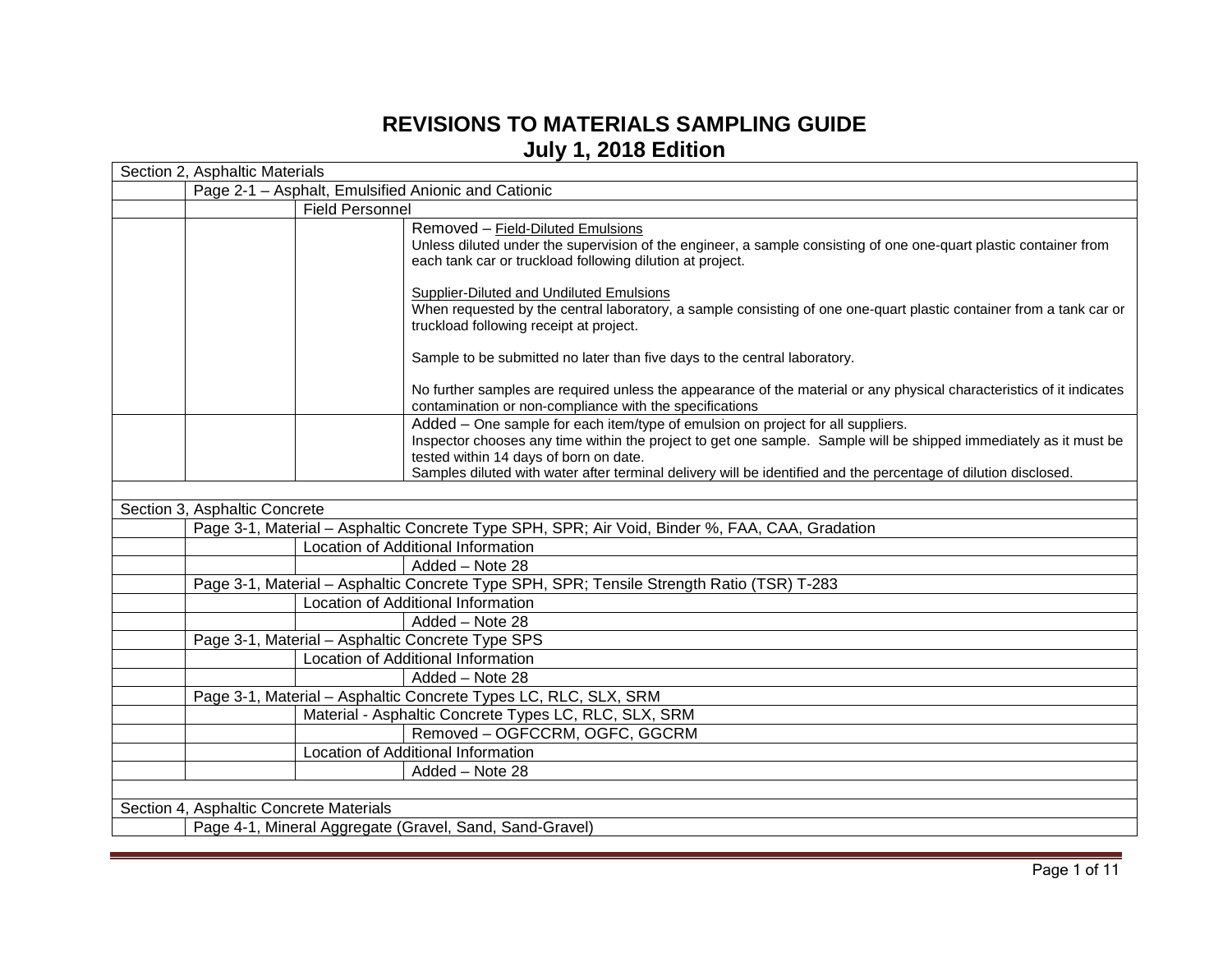|                                                    |                                      | Location of Additional Information                                             |  |
|----------------------------------------------------|--------------------------------------|--------------------------------------------------------------------------------|--|
|                                                    |                                      | Added - Note 28                                                                |  |
|                                                    | Page 4-1, Crushed Rock (Limestone)   |                                                                                |  |
|                                                    |                                      | Location of Additional Information                                             |  |
|                                                    |                                      | Added - Section 27, Note 28                                                    |  |
|                                                    |                                      | Page 4-1, Crushed Rock (Limestone Screenings, Man-Sand)                        |  |
|                                                    |                                      | Location of Additional Information                                             |  |
|                                                    |                                      | Added - Section 27, Note 28                                                    |  |
|                                                    | Page 4-2, Quartzite and Granite      |                                                                                |  |
|                                                    |                                      | Location of Additional Information                                             |  |
|                                                    |                                      | Added - Section 27, Note 28                                                    |  |
|                                                    |                                      | Page 4-2, Quartzite, Chat and Granite (Screenings, Man-Sand)                   |  |
|                                                    |                                      | Location of Additional Information                                             |  |
|                                                    |                                      | Added - Section 27, Note 28                                                    |  |
|                                                    |                                      | Page 4-2, Crushed Mineral Aggregate or Chat for Micro-surfacing                |  |
|                                                    |                                      | Location of Additional Information                                             |  |
|                                                    |                                      | Added - Note 28                                                                |  |
|                                                    |                                      |                                                                                |  |
| Section 5, Cold Mix Bituminous Surfacing and Base  |                                      |                                                                                |  |
|                                                    | Page 5-1, Subgrade Sand              |                                                                                |  |
|                                                    |                                      | Location of Additional Information                                             |  |
|                                                    |                                      | Added - Section 27, Note 28                                                    |  |
|                                                    |                                      | Page 5-2, Combined Materials (Sand and Filler)                                 |  |
|                                                    |                                      | Location of Additional Information                                             |  |
|                                                    |                                      | Added - Section 27, Note 28                                                    |  |
|                                                    |                                      | Page 5-2, Bituminous Aggregates (Includes Mixed in Place Bituminous Surfacing) |  |
|                                                    |                                      | Location of Additional Information                                             |  |
|                                                    |                                      | Added - Note 28                                                                |  |
|                                                    | Page 5-3, Mineral Aggregates         |                                                                                |  |
|                                                    |                                      | Location of Additional Information                                             |  |
|                                                    |                                      | Added - Note 28                                                                |  |
|                                                    |                                      |                                                                                |  |
|                                                    |                                      |                                                                                |  |
| Section: 6 - Gravel and Crushed Rock for Surfacing |                                      |                                                                                |  |
|                                                    | Page 6-1, Gravel for Surfacing       |                                                                                |  |
|                                                    |                                      | Location of Additional Information                                             |  |
|                                                    |                                      | Added - Note 28                                                                |  |
|                                                    | Page 6-2, Crushed Rock for Surfacing | Location of Additional Information                                             |  |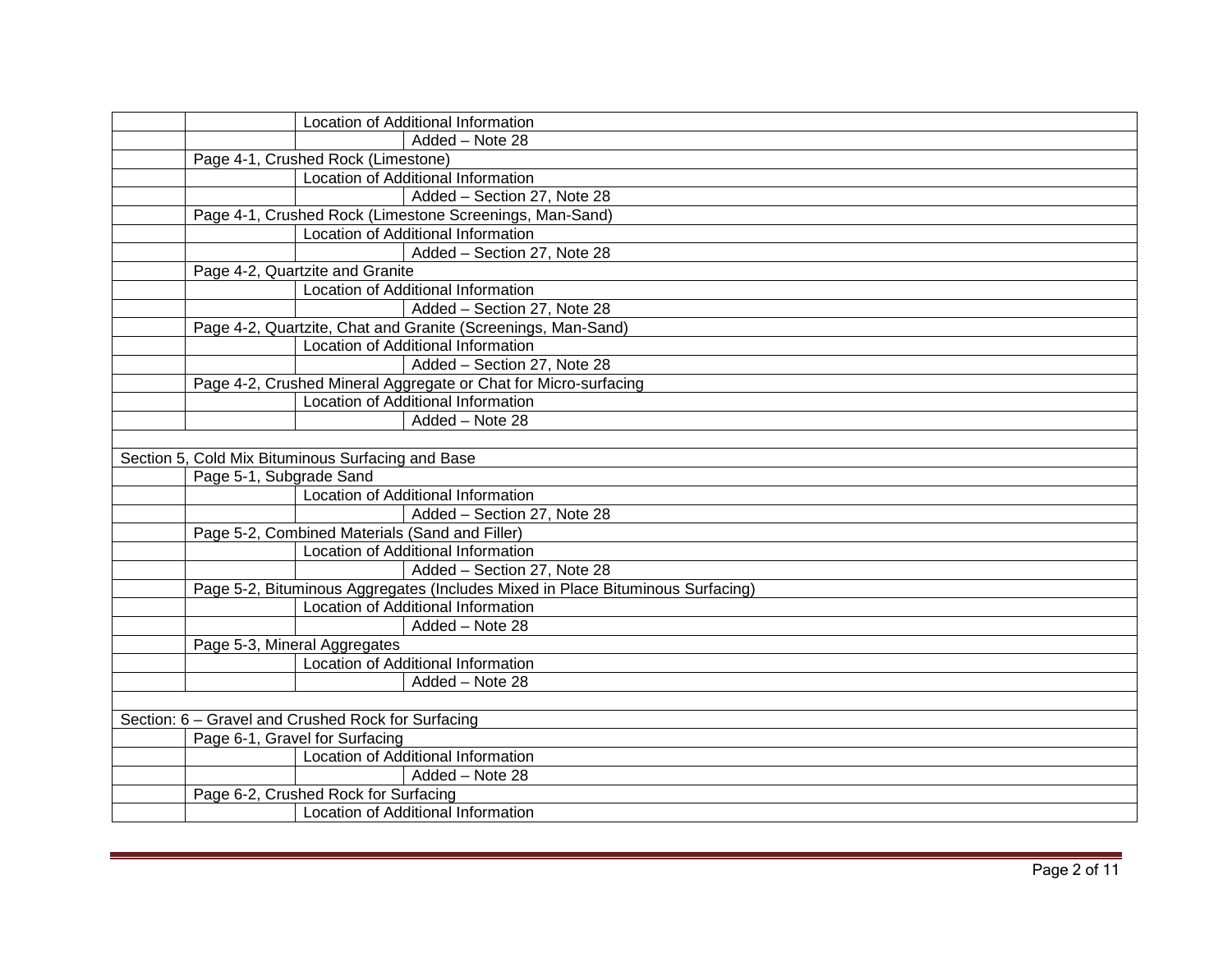|                                                                                                                             |                                        | Added - Note 28                                                                                   |  |  |
|-----------------------------------------------------------------------------------------------------------------------------|----------------------------------------|---------------------------------------------------------------------------------------------------|--|--|
|                                                                                                                             |                                        |                                                                                                   |  |  |
| Section 7 - Mineral Aggregate for Armor Coat                                                                                |                                        |                                                                                                   |  |  |
| Page 7-1, Mineral Aggregate for Armor Coat (Gravel)                                                                         |                                        |                                                                                                   |  |  |
|                                                                                                                             |                                        | Location of Additional Information                                                                |  |  |
|                                                                                                                             |                                        | Added - Note 28                                                                                   |  |  |
|                                                                                                                             |                                        | Page 7-2, Chip Seal (Limestone, Dolomite, Granite, Quartzite)                                     |  |  |
|                                                                                                                             |                                        | Location of Additional Information                                                                |  |  |
|                                                                                                                             |                                        | $Added - Note 28$                                                                                 |  |  |
|                                                                                                                             |                                        |                                                                                                   |  |  |
|                                                                                                                             |                                        | Section 8 - Crushed Rock and Crushed Rock Screenings for Base Course                              |  |  |
|                                                                                                                             | Page 8-1, Crushed Rock for Base Course |                                                                                                   |  |  |
|                                                                                                                             |                                        | <b>Location of Additional Information</b>                                                         |  |  |
|                                                                                                                             |                                        | Added - Section 27, Note 28                                                                       |  |  |
|                                                                                                                             |                                        |                                                                                                   |  |  |
| Section 12 - Foundation Course (Crushed Concrete, Aggregate-D, and Bituminous)<br>Page 12-2, All Aggregates and Soil Binder |                                        |                                                                                                   |  |  |
|                                                                                                                             |                                        |                                                                                                   |  |  |
|                                                                                                                             |                                        | Materials - All Aggregates and Soil Binder                                                        |  |  |
|                                                                                                                             |                                        | Removed - All Aggregates and Soil Binder                                                          |  |  |
|                                                                                                                             | <b>Type of Test</b>                    |                                                                                                   |  |  |
|                                                                                                                             |                                        | Removed - Experimental Base Course Mixtures                                                       |  |  |
|                                                                                                                             | <b>Field Personnel</b>                 |                                                                                                   |  |  |
|                                                                                                                             |                                        | Removed - Project personnel will submit the 60-pound sample of aggregates and the 20-pound sample |  |  |
|                                                                                                                             |                                        | of soil binder needed to perform the testing shown under the central laboratory column.           |  |  |
|                                                                                                                             |                                        |                                                                                                   |  |  |
|                                                                                                                             | <b>Central Lab</b>                     | The sample shall be taken at the project.                                                         |  |  |
|                                                                                                                             |                                        | Removed - One 60-pound sample of each aggregate and one 20-pound sample of soil binder for        |  |  |
|                                                                                                                             |                                        | EBCM mix design and moisture-density information.                                                 |  |  |
|                                                                                                                             |                                        |                                                                                                   |  |  |
|                                                                                                                             |                                        | This sample is to be submitted prior to production.                                               |  |  |
| Page 12-3, Soil Binder                                                                                                      |                                        |                                                                                                   |  |  |
|                                                                                                                             | Material                               |                                                                                                   |  |  |
|                                                                                                                             |                                        | Removed - Soil Binder                                                                             |  |  |
|                                                                                                                             | Type of Test                           |                                                                                                   |  |  |
|                                                                                                                             |                                        | Removed - Plasticity Index & Gradation                                                            |  |  |
|                                                                                                                             | <b>Field Personnel</b>                 |                                                                                                   |  |  |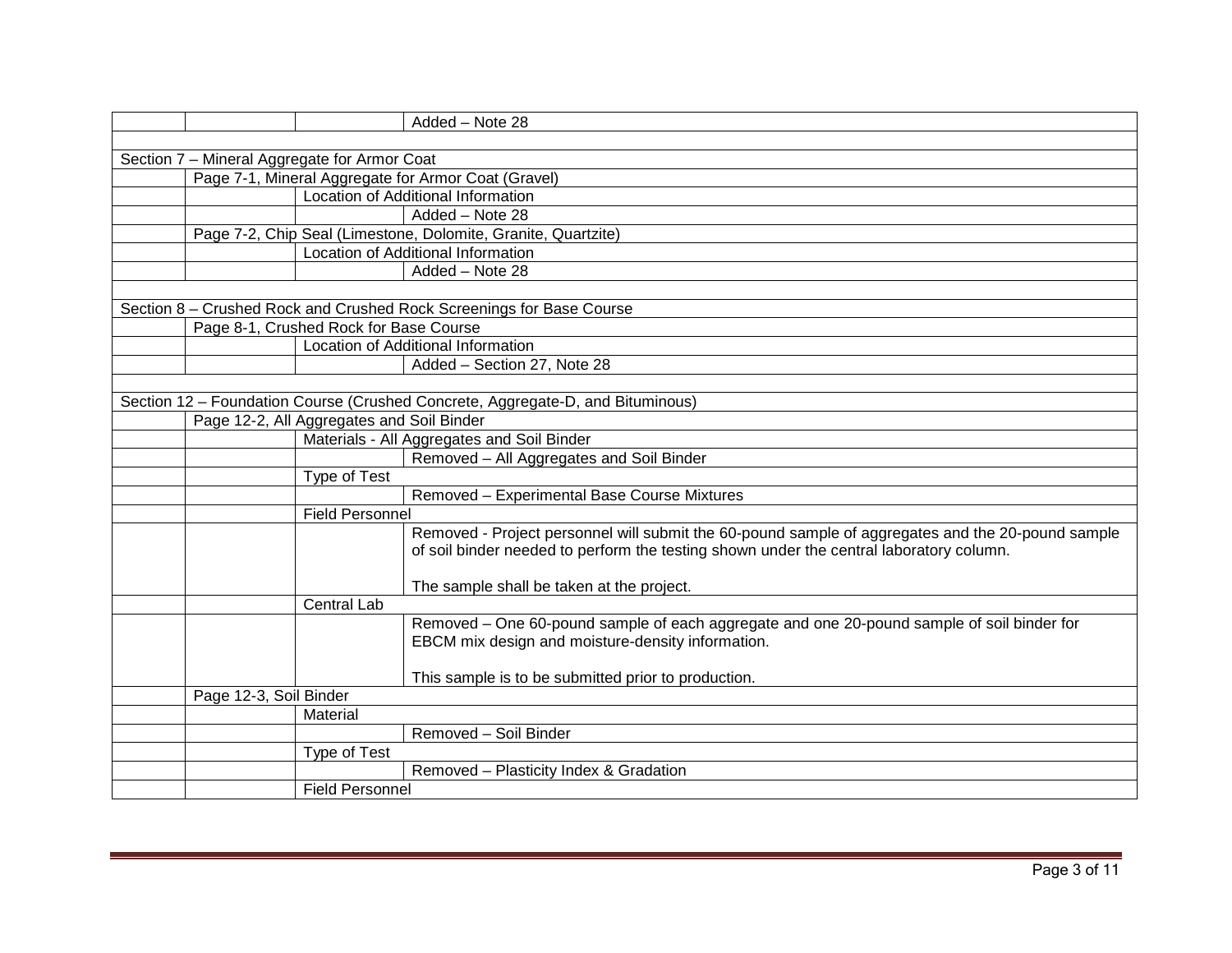|                                                  | Removed – Project personnel will supply the 10-pound sample needed to perform the testing shown<br>under the central laboratory column. |
|--------------------------------------------------|-----------------------------------------------------------------------------------------------------------------------------------------|
|                                                  | The sample shall be taken at the mixing locations.                                                                                      |
| Central Lab                                      |                                                                                                                                         |
|                                                  | Removed – One 10-pound sample for testing each 1,000 cubic yards of binder used or fraction thereof.                                    |
|                                                  |                                                                                                                                         |
|                                                  | Section 13 - Granular Base, Granular Fill, Granular Backfill, Sand Blanket and MSE Walls                                                |
|                                                  | Page 13-1, All - Mineral Aggregates and Soil Binder                                                                                     |
|                                                  | Location of Additional Information                                                                                                      |
|                                                  | Added - Section 27, Note 28                                                                                                             |
|                                                  | Page 13-1, Mineral Aggregates (Commercial Production)                                                                                   |
|                                                  | Location of Additional Information                                                                                                      |
|                                                  | Added - Note 28                                                                                                                         |
| Page 13 -2, Coarse Sand                          |                                                                                                                                         |
|                                                  | Location of Additional Information                                                                                                      |
|                                                  | Added - Note 28                                                                                                                         |
| Page 13-2, Fine Sand                             |                                                                                                                                         |
|                                                  | Location of Additional Information                                                                                                      |
|                                                  | Added - Note 28                                                                                                                         |
|                                                  | Page 13-4, Granular Base, Granular Fill, Granular Backfill and Sand Blanket                                                             |
|                                                  | Location of Additional Information                                                                                                      |
|                                                  | Added - Note 28                                                                                                                         |
|                                                  | Page 13-6, Stabilized Portion of Granular Base, Granular Fill, Granular Backfill and Sand Blanket                                       |
|                                                  | Location of Additional Information                                                                                                      |
|                                                  | Added - Note 28                                                                                                                         |
| Page 13-7, Granular Backfill for Structures      |                                                                                                                                         |
|                                                  | Location of Additional Information                                                                                                      |
|                                                  | Added - Note 28                                                                                                                         |
| Page 13-8, Granular Subdrains                    |                                                                                                                                         |
|                                                  | Location of Additional Information                                                                                                      |
|                                                  | Added - Note 28                                                                                                                         |
| Page 13-8, Granular Backfill for Pipe Underdrain |                                                                                                                                         |
|                                                  | Location of Additional Information                                                                                                      |
|                                                  | Added - Note 28                                                                                                                         |
|                                                  | Page 13-9, Select and Random Granular Backfill for MSE Walls                                                                            |
|                                                  | Location of Additional Information                                                                                                      |
|                                                  | Added - Section 27, Note 28                                                                                                             |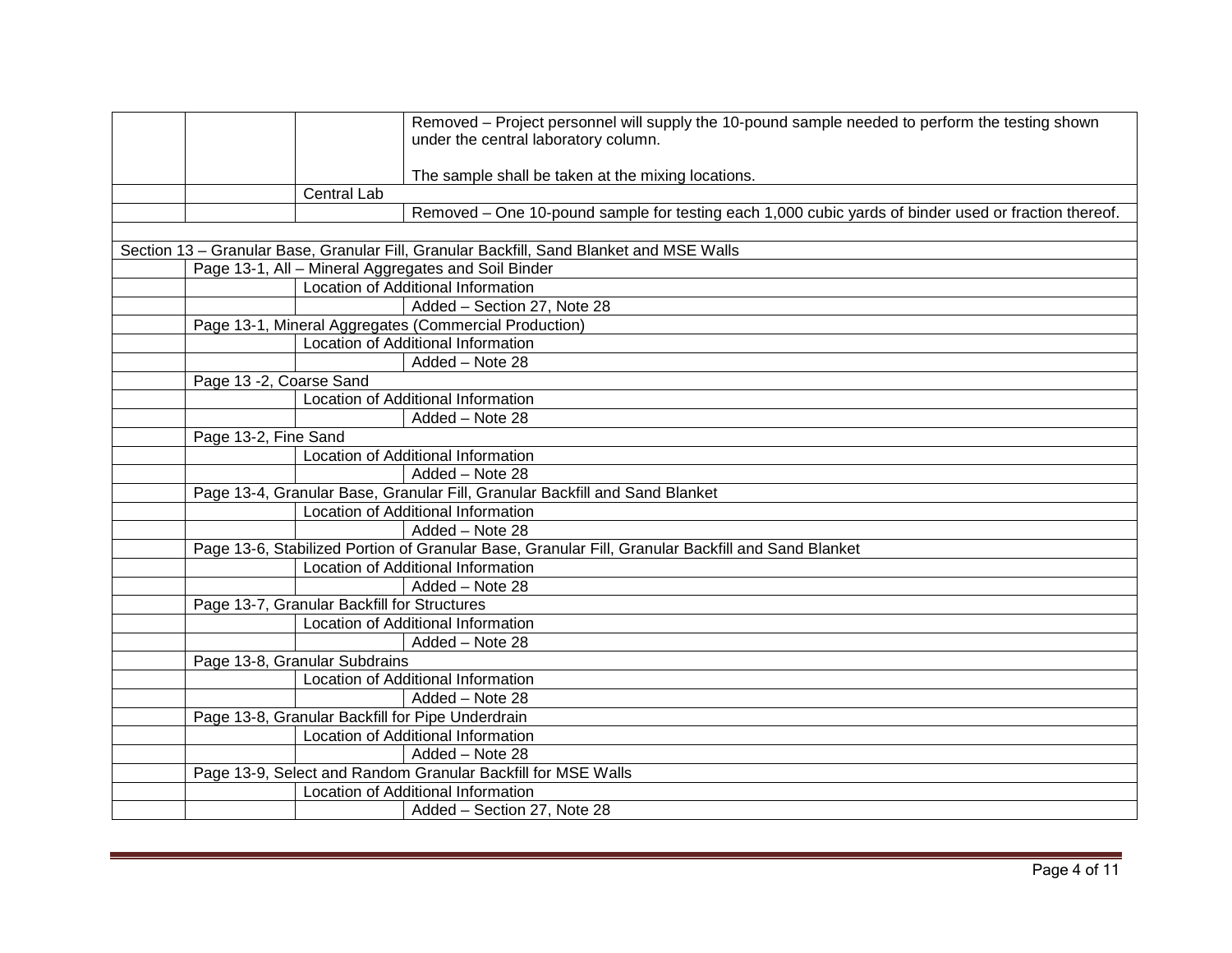| Section 14 - Portland Cement/Interground-Blended Cement/Silica Fume |                                         |                                                                                                                                |  |  |
|---------------------------------------------------------------------|-----------------------------------------|--------------------------------------------------------------------------------------------------------------------------------|--|--|
|                                                                     | Page 14-1. Interground/Blended Cement   |                                                                                                                                |  |  |
|                                                                     | <b>Field Personnel</b>                  |                                                                                                                                |  |  |
|                                                                     |                                         | Removed - 1-gallon                                                                                                             |  |  |
|                                                                     |                                         | Added - 15-pound                                                                                                               |  |  |
|                                                                     | Central Lab                             |                                                                                                                                |  |  |
|                                                                     |                                         | Removed - 1-gallon                                                                                                             |  |  |
|                                                                     |                                         | Added - 15-pound                                                                                                               |  |  |
|                                                                     |                                         |                                                                                                                                |  |  |
|                                                                     |                                         | Section 15 - Portland Cement Concrete For Pavement, Base Course, Base Course Widening, Pavement Patching, etc.                 |  |  |
|                                                                     | Page 15-1, Class E and F Aggregates     |                                                                                                                                |  |  |
|                                                                     |                                         | <b>Location of Additional Information</b>                                                                                      |  |  |
|                                                                     |                                         | Added - Note 28                                                                                                                |  |  |
|                                                                     | Page 15-1, Class A, B, and C Aggregates |                                                                                                                                |  |  |
|                                                                     |                                         | Location of Additional Information                                                                                             |  |  |
|                                                                     |                                         | Added - Note 28                                                                                                                |  |  |
|                                                                     | Page 15-1, Class R Aggregate            |                                                                                                                                |  |  |
|                                                                     |                                         | Location of Additional Information                                                                                             |  |  |
|                                                                     |                                         | Added - Note 28                                                                                                                |  |  |
|                                                                     | Page 15-2, All Aggregates               |                                                                                                                                |  |  |
|                                                                     |                                         | <b>Location of Additional Information</b>                                                                                      |  |  |
|                                                                     |                                         | Added - Note 28                                                                                                                |  |  |
|                                                                     |                                         | Page 15-5, Load Transfer Device Assemblies for Reinforced Concrete Pavement Joints, Semi-Rigid, Closed-Cell Polypropylene Foam |  |  |
|                                                                     | Item or Group                           |                                                                                                                                |  |  |
|                                                                     |                                         | Added - Semi-Rigid, Closed-Cell Polypropylene Foam                                                                             |  |  |
|                                                                     | <b>Approved Products List</b>           |                                                                                                                                |  |  |
|                                                                     |                                         | Added - Yes                                                                                                                    |  |  |
|                                                                     |                                         |                                                                                                                                |  |  |
|                                                                     |                                         | Section 16 - Portland Cement Concrete For Structures, Culverts, and Miscellaneous Construction                                 |  |  |
|                                                                     | Page 16-1, Class E and F Aggregates     |                                                                                                                                |  |  |
|                                                                     |                                         | Location of Additional Information                                                                                             |  |  |
|                                                                     |                                         | Added - Note 28                                                                                                                |  |  |
|                                                                     | Page 16-1, Class A, B, and C Aggregates |                                                                                                                                |  |  |
|                                                                     |                                         | <b>Location of Additional Information</b>                                                                                      |  |  |
|                                                                     |                                         | Added - Note 28                                                                                                                |  |  |
|                                                                     | Page 16-1, Class R Aggregate            |                                                                                                                                |  |  |
|                                                                     |                                         | <b>Location of Additional Information</b>                                                                                      |  |  |
|                                                                     |                                         |                                                                                                                                |  |  |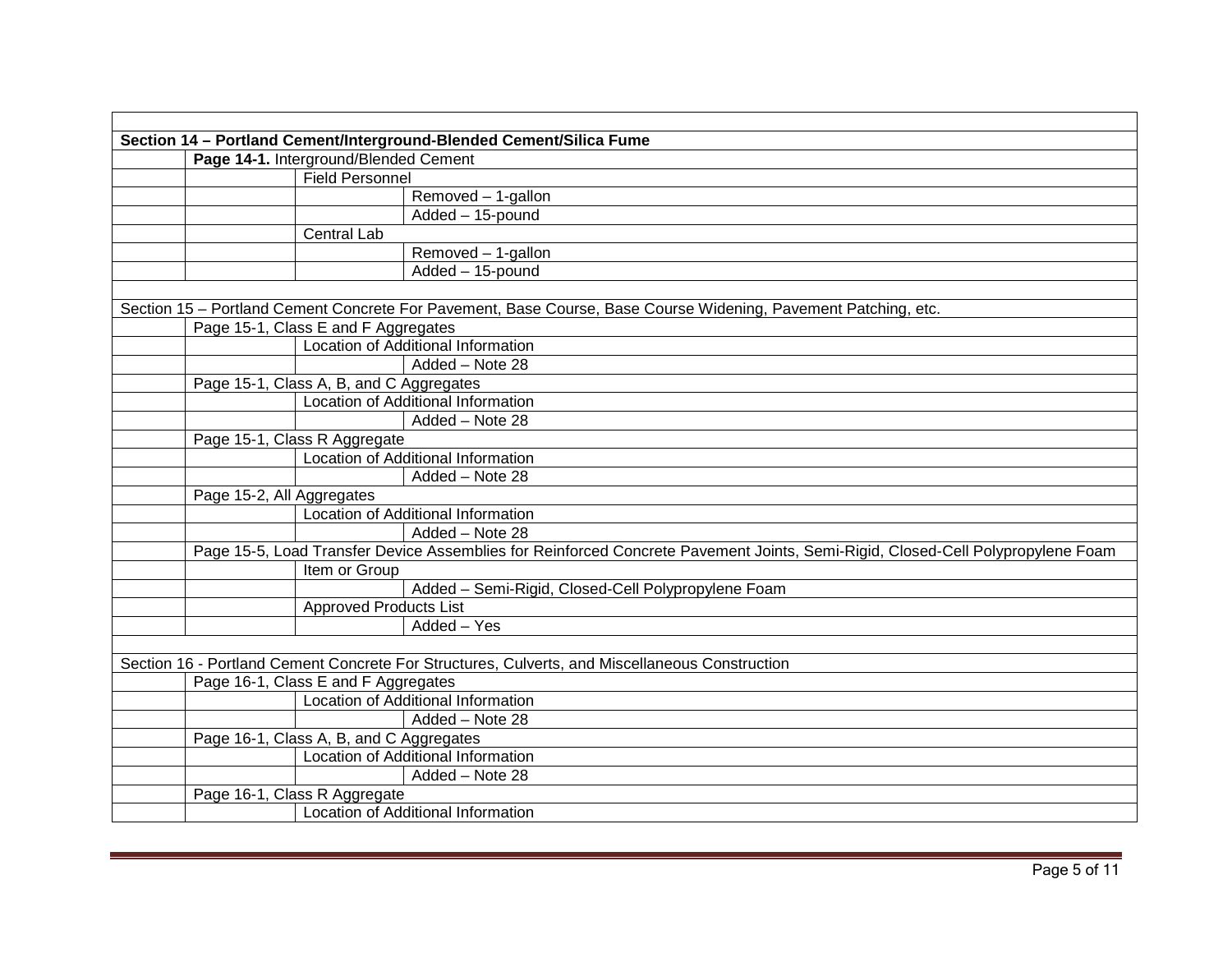|                                     |                                      | Added - Note 28                                                                                            |
|-------------------------------------|--------------------------------------|------------------------------------------------------------------------------------------------------------|
| Page 16-2, All Aggregates           |                                      |                                                                                                            |
|                                     |                                      | Location of Additional Information                                                                         |
|                                     |                                      | Added - Note 28                                                                                            |
|                                     |                                      |                                                                                                            |
| Section 18 - Fence Materials        |                                      |                                                                                                            |
|                                     |                                      | Page 18-1, Fence (Barbed Wire, Chain Link Fabric, Right of Way, Woven Wire)                                |
|                                     |                                      | <b>Manufacturer Certified Tests Required</b>                                                               |
|                                     |                                      | Removed - No                                                                                               |
|                                     |                                      | Added - Yes                                                                                                |
|                                     | Page 18-1, Handrail and Barrier Rail |                                                                                                            |
|                                     |                                      | Manufacturer Certified Tests Required                                                                      |
|                                     |                                      | Removed - No                                                                                               |
|                                     |                                      | Added - Yes                                                                                                |
| Page 18-1, Fence Fasteners and Ties |                                      |                                                                                                            |
|                                     |                                      | <b>Manufacturer Certified Tests Required</b>                                                               |
|                                     |                                      | Removed - No                                                                                               |
|                                     |                                      | Added - Yes                                                                                                |
|                                     | Page 18-1, Fittings and Hardware     |                                                                                                            |
|                                     |                                      | Manufacturer Certified Tests Required                                                                      |
|                                     |                                      | Removed - No                                                                                               |
|                                     |                                      | Added - Yes                                                                                                |
| Page 18-1, Staples                  |                                      |                                                                                                            |
|                                     |                                      | Manufacturer Certified Tests Required                                                                      |
|                                     |                                      | $R$ emoved – No                                                                                            |
|                                     |                                      | Added - Yes                                                                                                |
|                                     | Page 18-1, Steel 'T' Line Posts      |                                                                                                            |
|                                     |                                      | <b>Manufacturer Certified Tests Required</b>                                                               |
|                                     |                                      | Removed - No                                                                                               |
|                                     |                                      | Added - Yes                                                                                                |
| Page 18-1, Tension Wire             |                                      |                                                                                                            |
|                                     |                                      | <b>Manufacturer Certified Tests Required</b>                                                               |
|                                     |                                      | Removed - No                                                                                               |
|                                     |                                      | Added - Yes                                                                                                |
|                                     |                                      |                                                                                                            |
|                                     |                                      | Section 19 - Culvert Pipe, Drain Tile, Sewer Pipe, Slope Drains and Related Materials                      |
|                                     |                                      | Page 19-1, Culvert, Metal Pipe (Zinc Coated Galvanized Steel, Aluminum Coated Steel, Polymer Coated Steel) |
|                                     | Item or Group                        |                                                                                                            |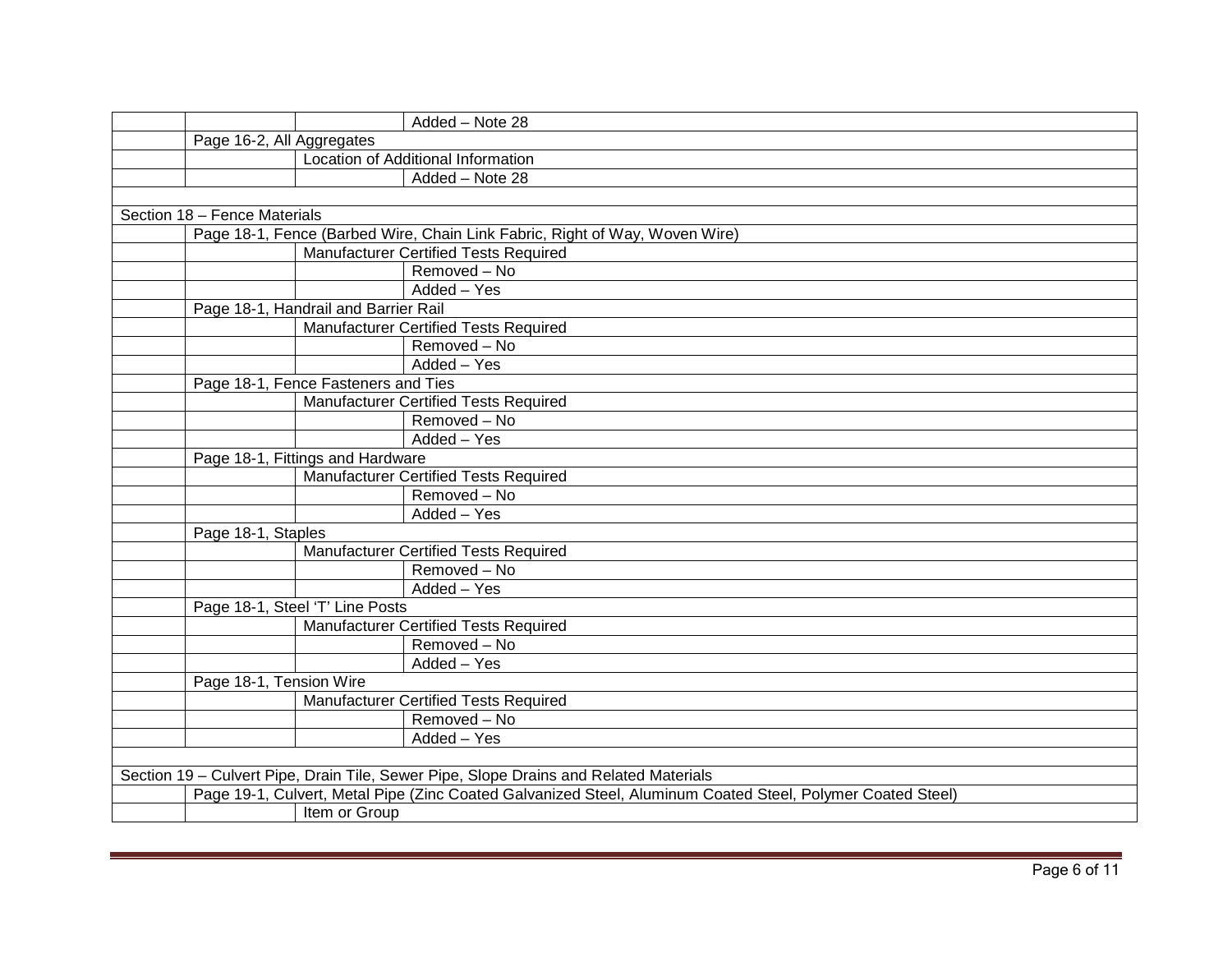|  |                                         | Added - Metal Pipe                                                                                                       |
|--|-----------------------------------------|--------------------------------------------------------------------------------------------------------------------------|
|  | <b>Approved Products List</b>           |                                                                                                                          |
|  |                                         | Removed - See Post Applied Coatings and Flexible Pipe Joints (page 19-2) for applicable coating and joint<br>information |
|  |                                         | Location of Additional Information                                                                                       |
|  |                                         | Added - See Post Applied Coatings and Flexible Pipe Joints (page 19-2) for applicable coating and joint<br>information   |
|  |                                         | Page 19-1, Culvert, Metal Pipe (Zinc Coated Galvanized Steel, Aluminum Coated Steel, Polymer Coated Steel), Pipe         |
|  | Item or Group                           |                                                                                                                          |
|  |                                         | Removed - Culverts                                                                                                       |
|  |                                         | Added - Pipe                                                                                                             |
|  | Item or Group                           |                                                                                                                          |
|  |                                         | Removed - Culverts (Plastic)                                                                                             |
|  | Sample Required                         |                                                                                                                          |
|  |                                         | Removed - Yes - One 10' section from each lot                                                                            |
|  | <b>Approved Products List</b>           |                                                                                                                          |
|  |                                         | Removed - No                                                                                                             |
|  |                                         | Manufacturer Certified Tests Required                                                                                    |
|  |                                         | Removed - Yes                                                                                                            |
|  |                                         | Manufacturer Certification of Compliance Required                                                                        |
|  |                                         | Removed - Yes                                                                                                            |
|  | Item or Group                           |                                                                                                                          |
|  |                                         | Removed - Underdrains                                                                                                    |
|  | Sample Required                         |                                                                                                                          |
|  |                                         | Removed - Yes - One 24-inch sample of each size to include markings                                                      |
|  | <b>Approved Products List</b>           |                                                                                                                          |
|  |                                         | Removed - No                                                                                                             |
|  |                                         | <b>Manufacturer Certified Tests Required</b>                                                                             |
|  |                                         | Removed - No                                                                                                             |
|  |                                         | Manufacturer Certification of Compliance Required                                                                        |
|  |                                         | Removed - Yes                                                                                                            |
|  |                                         | Location of Additional Information                                                                                       |
|  |                                         | Removed - Section 27, Note 11                                                                                            |
|  | Page 19-1, Culvert, Reinforced Concrete |                                                                                                                          |
|  | Item or Group                           |                                                                                                                          |
|  |                                         | Added - Pipe                                                                                                             |
|  |                                         | Location of Additional Information                                                                                       |
|  |                                         | Added - Section 27, Note 28                                                                                              |
|  | Item or Group                           |                                                                                                                          |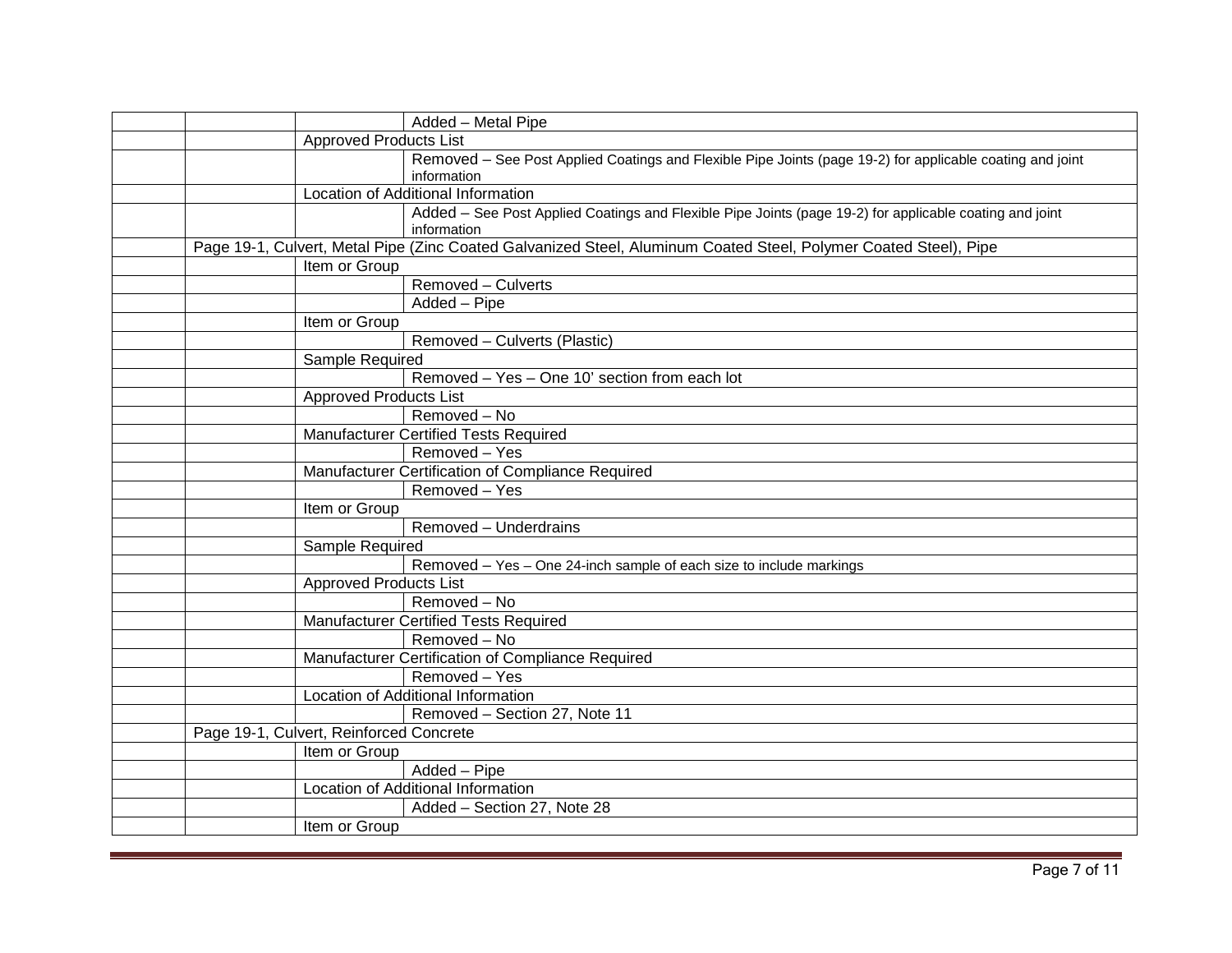|                                | <b>Flared End Sections</b>                                                                        |
|--------------------------------|---------------------------------------------------------------------------------------------------|
|                                | Location of Additional Information                                                                |
|                                | Added - Section 27, Note 28                                                                       |
|                                | Page 19-1, Culvert, Plastic (All Shapes) (15 inches and larger)                                   |
| Item or Group                  |                                                                                                   |
|                                | Added - Plastic (All Shapes) (15 inches and larger)                                               |
| Sample Required                |                                                                                                   |
|                                | Added - Yes - One 10-foot section from each lot.                                                  |
|                                | <b>Approved Products List</b>                                                                     |
|                                | Added - No                                                                                        |
|                                | Manufacturer Certified Tests Required                                                             |
|                                | Added - Yes                                                                                       |
|                                | Manufacturer Certification of Compliance Required                                                 |
|                                | Added - Yes                                                                                       |
|                                | Location of Additional Information                                                                |
|                                | Added - See Flexible Pipe Joints (page 19-2) for applicable joint information                     |
| Page 19-1, Culvert, Drain Tile |                                                                                                   |
| Item or Group                  |                                                                                                   |
|                                | Concrete                                                                                          |
|                                | Location of Additional Information                                                                |
|                                | Added - Note 28                                                                                   |
| Item or Group                  |                                                                                                   |
|                                | Added - Plastic/Underdrains (14 inches or smaller)                                                |
| Sample Required                |                                                                                                   |
|                                | Added - Yes - One 24-inch sample of each type (perforated, non-perforated, HDPE, PVC) and size to |
|                                | include markings                                                                                  |
|                                | <b>Approved Products List</b>                                                                     |
|                                | Added - No                                                                                        |
|                                | Manufacturer Certified Tests Required                                                             |
|                                | Added - No                                                                                        |
|                                | Manufacturer Certification of Compliance Required                                                 |
|                                | Added - Yes                                                                                       |
|                                | Location of Additional Information                                                                |
|                                | Added - Section 27, Note 11                                                                       |
| Page 19-2, Sewer Pipe          |                                                                                                   |
| Item or Group                  |                                                                                                   |
|                                | Removed - Plastic                                                                                 |
| Sample Required                |                                                                                                   |
|                                | Removed - Yes - One 10-foot section from each lot.                                                |
|                                |                                                                                                   |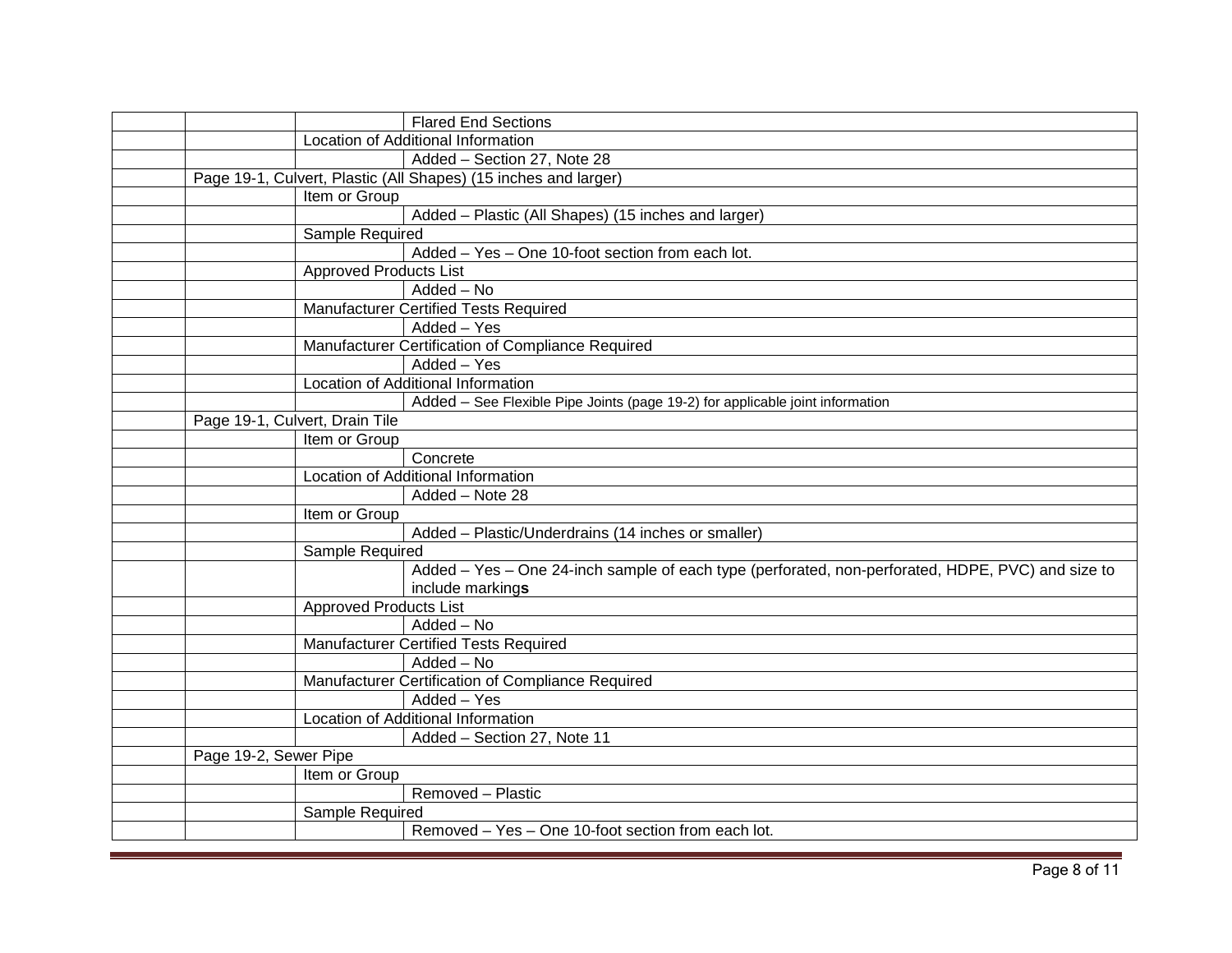|                               | Approved Products List                                                                                       |  |  |
|-------------------------------|--------------------------------------------------------------------------------------------------------------|--|--|
|                               | Removed - No                                                                                                 |  |  |
|                               | Manufacturer Certified Tests Required                                                                        |  |  |
|                               | Removed - Yes                                                                                                |  |  |
|                               | Manufacturer Certification of Compliance Required                                                            |  |  |
|                               | Removed - Yes                                                                                                |  |  |
|                               | Item or Group                                                                                                |  |  |
|                               | Added - Plastic (15 inches or larger)                                                                        |  |  |
|                               | Sample Required                                                                                              |  |  |
|                               | Added - Yes - One 10-foot section from each lot.                                                             |  |  |
|                               | <b>Approved Products List</b>                                                                                |  |  |
|                               | Added - No                                                                                                   |  |  |
|                               | <b>Manufacturer Certified Tests Required</b>                                                                 |  |  |
|                               | Added - Yes                                                                                                  |  |  |
|                               | Manufacturer Certification of Compliance Required                                                            |  |  |
|                               | Added - Yes                                                                                                  |  |  |
|                               |                                                                                                              |  |  |
| Section 20 - Bridge Materials |                                                                                                              |  |  |
|                               | Page 20-4, Prestressed Steel Wire Strand                                                                     |  |  |
|                               | Location of Additional Information                                                                           |  |  |
|                               | Added - Section 27, Note 28                                                                                  |  |  |
|                               | Page 20-4, Prestressed Fine and Coarse Aggregate                                                             |  |  |
|                               | Location of Additional Information                                                                           |  |  |
|                               | Added - Section 27, Note 28                                                                                  |  |  |
|                               |                                                                                                              |  |  |
| Section 23 - Traffic Control  |                                                                                                              |  |  |
|                               | Page 23-2, Permanent Pavement Marking, Type Paint                                                            |  |  |
|                               | Sample Required                                                                                              |  |  |
|                               | Added - Yes - a minimum of one 1-quart sample for each color when the pay quantity exceeds 5,000 linear feet |  |  |
|                               | Manufacturer Certification of Compliance Required                                                            |  |  |
|                               | Added - Yes, for each color when the pay quantity is less than 5,000 linear feet                             |  |  |
|                               | Location of Additional Information                                                                           |  |  |
|                               | Added - Section 27, Note 28                                                                                  |  |  |
|                               | Page 23-2, Glass Beads for Permanent Pavement Marking Type Paint                                             |  |  |
|                               | Sample Required                                                                                              |  |  |
|                               | Added - Yes - a minimum of one 1-quart sample for each color when the pay quantity exceeds 5,000 linear feet |  |  |
|                               | Manufacturer Certification of Compliance Required                                                            |  |  |
|                               | Added - Yes, for each color when the pay quantity is less than 5,000 linear feet                             |  |  |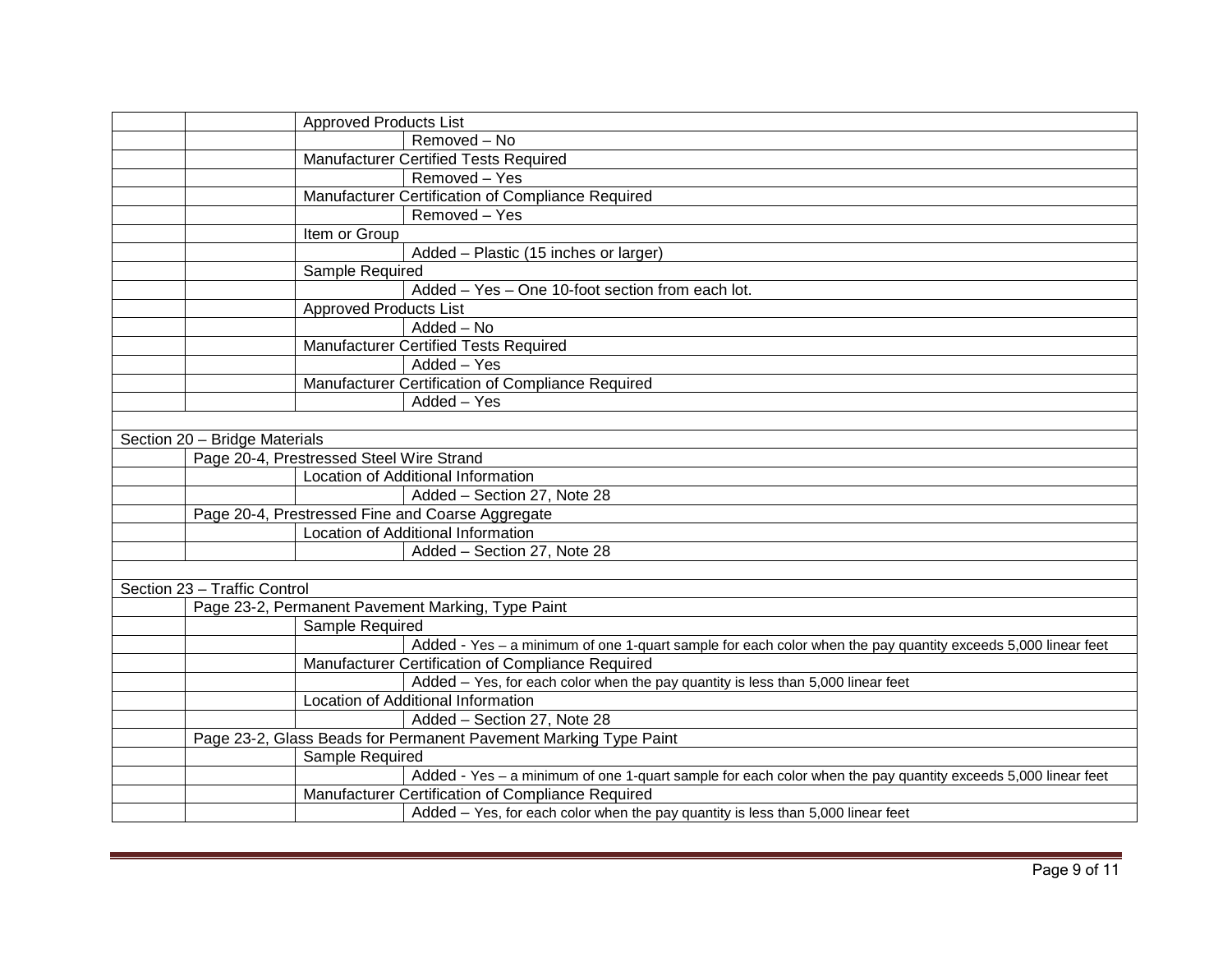|                    |                                      | Location of Additional Information                                                                                                                                                                                                                                                                                                      |
|--------------------|--------------------------------------|-----------------------------------------------------------------------------------------------------------------------------------------------------------------------------------------------------------------------------------------------------------------------------------------------------------------------------------------|
|                    |                                      | Added - Section 27, Note 28                                                                                                                                                                                                                                                                                                             |
|                    |                                      |                                                                                                                                                                                                                                                                                                                                         |
|                    |                                      | Section 24 - Roadside Development and Erosion Control                                                                                                                                                                                                                                                                                   |
|                    |                                      | Page 24-1, Rock Riprap, Rock Riprap                                                                                                                                                                                                                                                                                                     |
|                    |                                      | <b>Location of Additional Information</b>                                                                                                                                                                                                                                                                                               |
|                    |                                      | Added - Note 28                                                                                                                                                                                                                                                                                                                         |
|                    |                                      | Page 24-1, Gabions, Gabion Stone Fill                                                                                                                                                                                                                                                                                                   |
|                    |                                      | Location of Additional Information                                                                                                                                                                                                                                                                                                      |
|                    |                                      | Added - Note 28                                                                                                                                                                                                                                                                                                                         |
|                    |                                      | Page 24-1, Revel Mattress, Revel Mattress Stone Fill                                                                                                                                                                                                                                                                                    |
|                    |                                      | Location of Additional Information                                                                                                                                                                                                                                                                                                      |
|                    |                                      | Added - Note 28                                                                                                                                                                                                                                                                                                                         |
|                    |                                      |                                                                                                                                                                                                                                                                                                                                         |
|                    | Section 25 - Miscellaneous Materials |                                                                                                                                                                                                                                                                                                                                         |
|                    | Page 25-4, Culvert Sandfill          |                                                                                                                                                                                                                                                                                                                                         |
|                    |                                      | Location of Additional Information                                                                                                                                                                                                                                                                                                      |
|                    |                                      | Added - Note 28                                                                                                                                                                                                                                                                                                                         |
|                    |                                      |                                                                                                                                                                                                                                                                                                                                         |
| Section 27 - Notes |                                      |                                                                                                                                                                                                                                                                                                                                         |
|                    |                                      | Page 27-4, Note 9, Reinforcing Steel, Bars, and Fabric                                                                                                                                                                                                                                                                                  |
|                    |                                      | Added - for review and authorization                                                                                                                                                                                                                                                                                                    |
|                    |                                      | Page 27-5, Note 14, Steel Bearing Piling, Steel Sheet Piling and Steel Shells for Cast-in-Place Piling                                                                                                                                                                                                                                  |
|                    |                                      |                                                                                                                                                                                                                                                                                                                                         |
|                    |                                      | Added - and authorization                                                                                                                                                                                                                                                                                                               |
|                    |                                      | Page 27-6, Note 18, Gray Iron Castings (Cast Iron Grates, Frames, Pull Box Frames and Covers, Junction Boxes, etc.)                                                                                                                                                                                                                     |
|                    |                                      | Added - and associated certificates                                                                                                                                                                                                                                                                                                     |
|                    |                                      | Page 27-6, Note 28, Nebraska Qualified Materials Vendor List                                                                                                                                                                                                                                                                            |
|                    |                                      | Added - NDOT will pre-qualify material vendors to supply specific materials based on specification as<br>outlined in the Standard Specification for Highway Construction and contract. In addition to these<br>qualifications, additional material acceptance documentation is required for the materials provided by<br>these vendors. |
|                    |                                      | The NQMVL is maintained by the Materials & Research Division. The NQMVL is subject to change at<br>the discretion of the Nebraska Department of Transportation.                                                                                                                                                                         |
|                    |                                      |                                                                                                                                                                                                                                                                                                                                         |
|                    |                                      | Section 28 - Quality Assurance Program for Construction Materials                                                                                                                                                                                                                                                                       |
|                    |                                      | Page 28-A-4, Test Methods for Qualification of Sampling and Testing Personnel                                                                                                                                                                                                                                                           |
|                    |                                      | Concrete Plant Technician                                                                                                                                                                                                                                                                                                               |